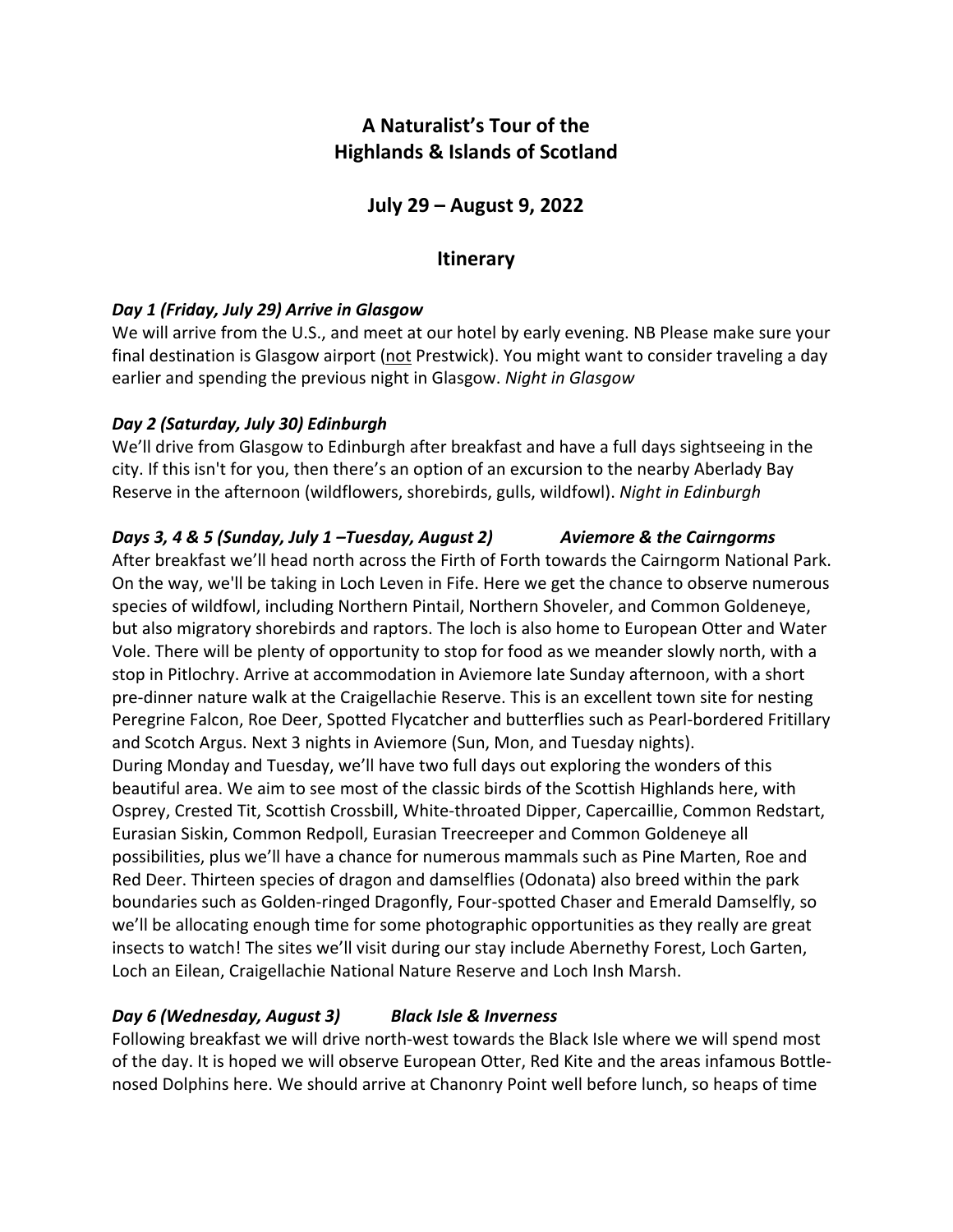for exploring the picturesque seaside town of Rosemarkie. Late afternoon, head towards Inverness taking in productive sites around the Kessock Bridge area. *Night in Inverness*.

### *Day 7 (Thursday, August 4) Transit to Isle of Skye*

We'll leave after breakfast and head south-west along beautiful Loch Ness, stopping at suitable sites of interest including Loch Ruthven and Eilean Donan Castle. We will finally reach the west coast officially at Loch Duich and Alsh, where we will have the chance of seeing both loons and other coastal species such as White-tailed Eagle and Osprey. Arrive at our hotel late afternoon, and look for wildlife around the Skye Bridge area early evening. *Night in Loch Alsh*

### *Day 8 (Friday, August 5) Isle of Skye*

After breakfast we'll head towards Portree stopping off at suitable sites along the way to look for both Golden and White-tailed Eagles, plus seals and otters. Following an early lunch in the lovely town of Portree, we'll head counter clockwise around the Trotternish Peninsula taking in the Old Man of Storr, Quiraing, and Staffin Bay. The geology is absolutely stunning here, and well worth a look. It has to be said that it's one of the most picturesque drives anywhere in the world. Raptors, terns, seals, and wildflowers are the main focus here, as well as passerines such as Northern Wheatear, Whinchat, Common Stonechat and Skylark. Corncrake also breed on the peninsula. *Night in Dunvegan*

## *Day 9 (Saturday, August 6) Isle of Skye*

Today we will spend the entire day on the Duirinish Peninsula looking for birds amongst the crofts and hillsides. We'll make a special effort to get out to Neist Point where we'll get great views of the Minch and hopefully a sight of Minke whales, Atlantic Puffin, Common Murre, Manx Shearwater and other seabirds. However, the day will remain flexible, with chances of independent local walks. *Night in Dunvegan*

### *Day 10 (Sunday, August 7) North Uist, Benbecula and South Uist*

Today is an epic day as we set out early to the port of Uig for the ferry over to the Uists and Benbecula. We should start with some marine animals, as the vessel affords excellent opportunities to view seals, basking shark and cetaceans including Minke whale, Harbour porpoise, and if we're lucky, an orca or Risso's dolphin. Birds should include divers (loons), Black Guillemot, Common Guillemot (Murre), Razorbill, Manx and sooty Shearwaters, European Storm-petrel, Great and Arctic Skua (Parasitic Jaeger) and terns.

After a brief stop in Lochmaddy on arrival, we'll head south around the island of North Uist taking in the main wildlife watching areas including Langass Plantation, Baleshare and Balranald. We expect to see many flowers of the Machair, plus Corn Bunting, Northern Lapwing, Common Redshank, Hen Harrier, and orchids such as Heath spotted. These beautiful beaches are peppered in pine cowrie and spiral tower shells. Continuing on, we will be heading to the Griminish area in search of Greenshank, Short-eared Owl and Hen Harrier. Ben Risary Plantation will be our next destination, then onto the crofts around Grenitote for Twite, various shorebirds and wild flowers. After lunch we'll head south across the causeway onto the island of Benbecula. Here we'll go in search of the rare Red-necked Phalarope around Loch Mor & Loch Fada, plus wildfowl species such as Eurasian Wigeon and Northern Shoveler. Continuing